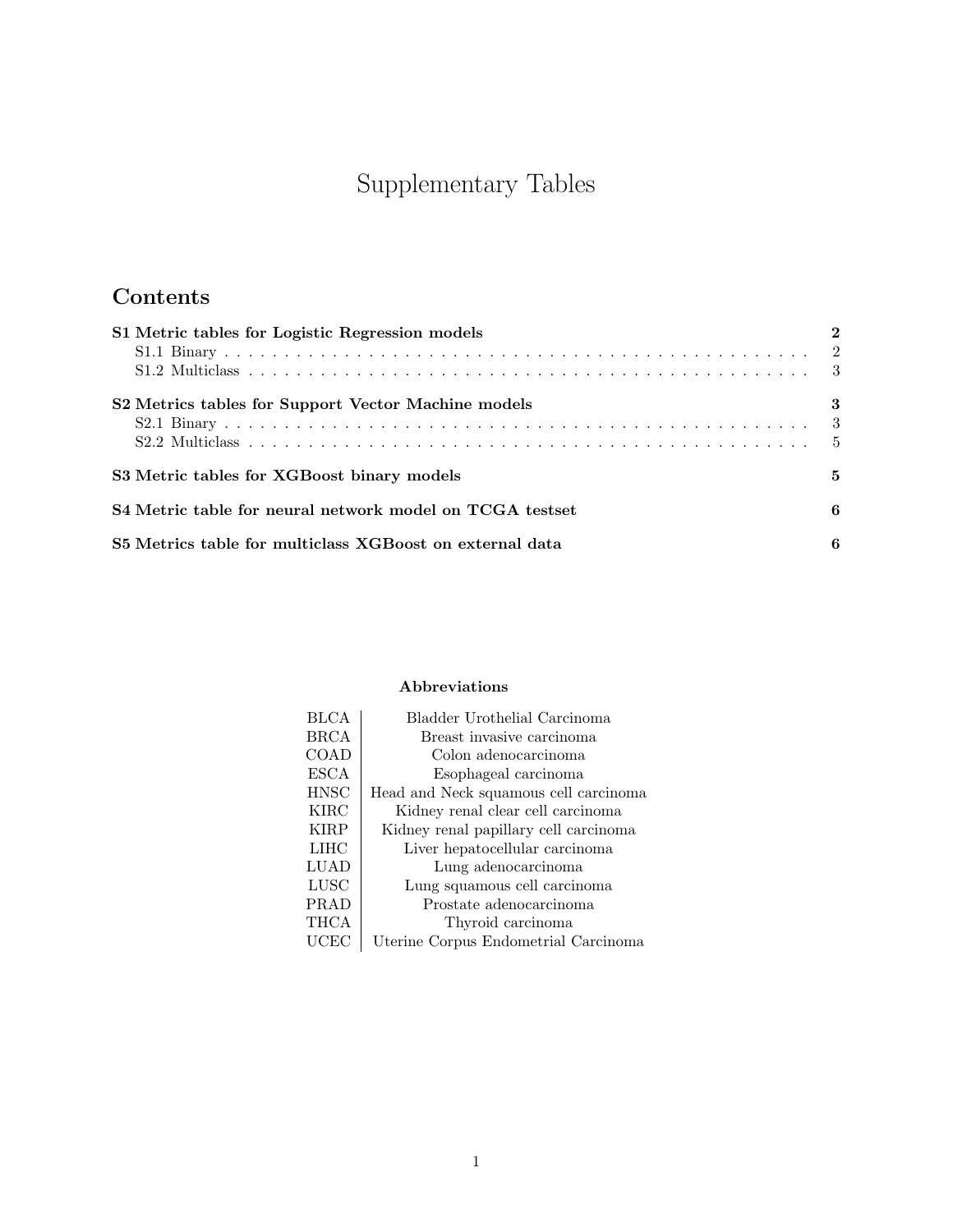# <span id="page-1-0"></span>S1 Metric tables for Logistic Regression models

### <span id="page-1-1"></span>S1.1 Binary

#### a. BLCA

|            | Normal | - BLCA |
|------------|--------|--------|
| Precision  | 1.0    | 1.0    |
| Recall     | 1.0    | 1.0    |
| $F_1$      | 1.0    | 1.0    |
| Accuracy   | 1.0    |        |
| <b>MCC</b> | 1.0    |        |

#### b. BRCA

|            | <b>Normal</b> | BRCA  |
|------------|---------------|-------|
| Precision  | 0.957         | 0.99  |
| Recall     | 0.917         | 0.995 |
| $F_1$      | 0.936         | 0.992 |
| Accuracy   | 0.987         |       |
| <b>MCC</b> | 0.929         |       |

#### c. COAD

|            | Normal | <b>COAD</b> |
|------------|--------|-------------|
| Precision  | 1.0    | 1.0         |
| Recall     | 1.0    | 1.0         |
| $F_{1}$    | 1.0    | 1.0         |
| Accuracy   | 1.0    |             |
| <b>MCC</b> | 1.0    |             |

#### d. ESCA

|           | Normal | ESCA |
|-----------|--------|------|
| Precision | 1.0    | 1.0  |
| Recall    | 1.0    | 1.0  |
| $F_{1}$   | 1.0    | 1.0  |
| Accuracy  | 1.0    |      |
| MCC       | 1.0    |      |

#### e. HNSC

|            | Normal | <b>HNSC</b> |
|------------|--------|-------------|
| Precision  | 1.0    | 0.992       |
| Recall     | 0.923  | 1.0         |
| $F_1$      | 0.96   | 0.996       |
| Accuracy   | 0.993  |             |
| <b>MCC</b> | 0.957  |             |

#### f. KIRC

|            | Normal  | <b>KIRC</b> |
|------------|---------|-------------|
| Precision  | $1.0\,$ | $1.0\,$     |
| Recall     | 1.0     | 1.0         |
| $F_1$      | 1.0     | 1.0         |
| Accuracy   | 1.0     |             |
| <b>MCC</b> | 1.0     |             |

### g. KIRP

|           | Normal | <b>KIRP</b> |
|-----------|--------|-------------|
| Precision | 0.917  | 1.0         |
| Recall    | 1.0    | 0.986       |
| $F_1$     | 0.957  | 0.993       |
| Accuracy  | 0.988  |             |
| MCC       | 0.951  |             |

#### h. LIHC

|            | <b>Normal</b> | - LIHC |
|------------|---------------|--------|
| Precision  | 0.929         | 1.0    |
| Recall     | 1.0           | 0.989  |
| $F_{1}$    | 0.963         | 0.995  |
| Accuracy   | 0.991         |        |
| <b>MCC</b> | 0.959         |        |

#### i. LUAD

|           | Normal | LUAD  |
|-----------|--------|-------|
| Precision | 0.889  | 1.0   |
| Recall    | 1.0    | 0.992 |
| $F_1$     | 0.941  | 0.996 |
| Accuracy  | 0.992  |       |
| MCC       | 0.939  |       |

# j. LUSC

|            | Normal | - LUSC |
|------------|--------|--------|
| Precision  | 0.917  | 1.0    |
| Recall     | 1.0    | 0.989  |
| $F_1$      | 0.957  | 0.995  |
| Accuracy   | 0.99   |        |
| <b>MCC</b> | 0.952  |        |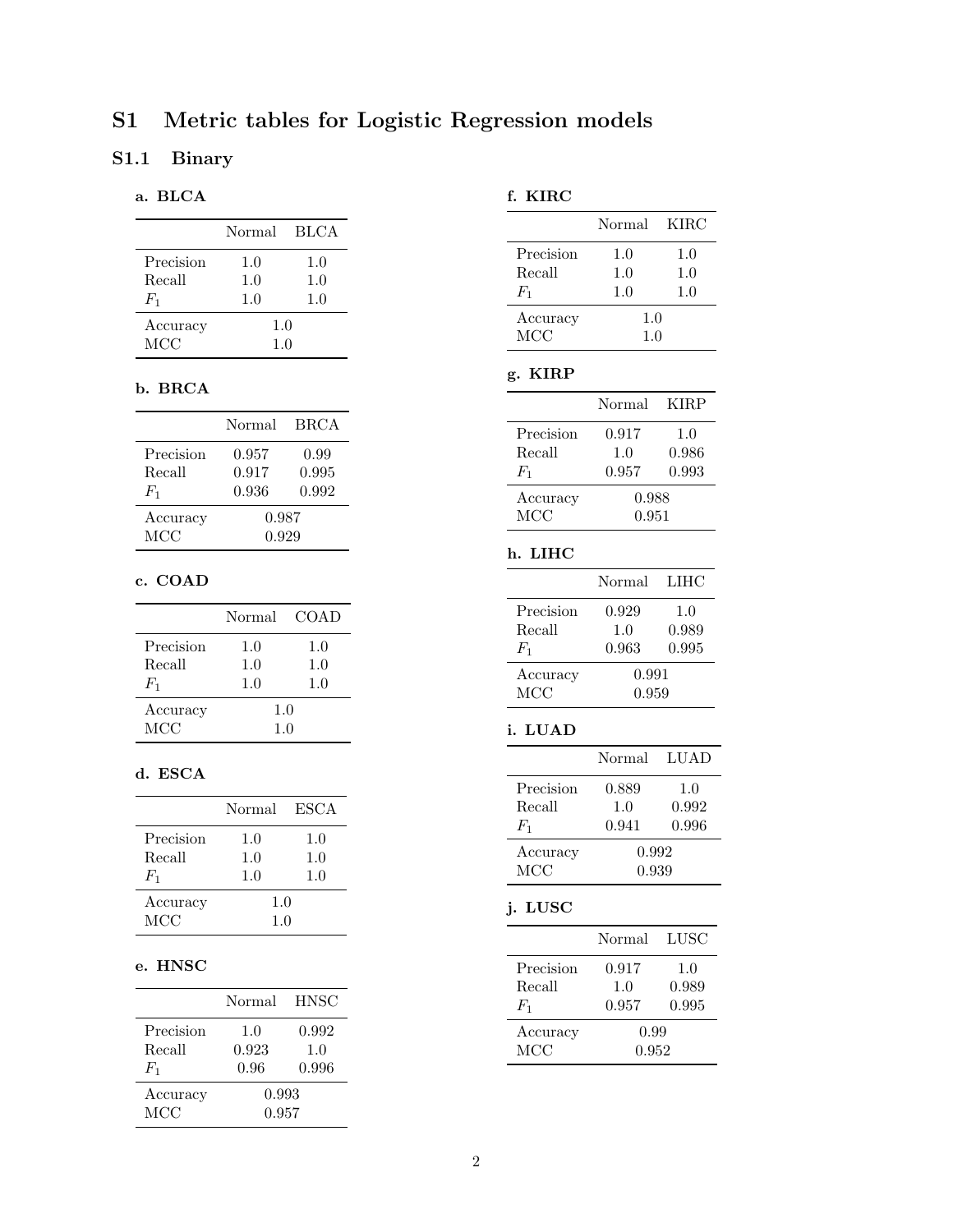#### k. PRAD

| Precision<br>1.0<br>0.923<br>Recall<br>1.0<br>0.96<br>$F_1$<br>0.993 |          | Normal | <b>PRAD</b> |  |  |
|----------------------------------------------------------------------|----------|--------|-------------|--|--|
|                                                                      |          |        | 0.992       |  |  |
|                                                                      |          |        |             |  |  |
|                                                                      |          |        | 0.996       |  |  |
|                                                                      | Accuracy |        |             |  |  |
| <b>MCC</b><br>0.957                                                  |          |        |             |  |  |

#### l. THCA

|            | Normal | THCA  |  |
|------------|--------|-------|--|
| Precision  | 0.737  | 1.0   |  |
| Recall     | 1.0    | 0.961 |  |
| $F_1$      | 0.848  | 0.98  |  |
| Accuracy   | 0.965  |       |  |
| <b>MCC</b> | 0.842  |       |  |

m. UCEC

|           | Normal | UCEC |
|-----------|--------|------|
| Precision | 1.0    | 1.0  |
| Recall    | 1.0    | 1.0  |
| $F_1$     | 1.0    | 1.0  |
| Accuracy  | 1.0    |      |
| MCC       | 1.0    |      |

### <span id="page-2-0"></span>S1.2 Multiclass

|                     | Normal BLCA BRCA COAD ESCA HNSC KIRC KIRP LIHC LUAD LUSC PRAD THCA UCEC |              |              |     |                                              |                   |     |                     |       |                |              |            |
|---------------------|-------------------------------------------------------------------------|--------------|--------------|-----|----------------------------------------------|-------------------|-----|---------------------|-------|----------------|--------------|------------|
| precision<br>recall | 0.953<br>0.937                                                          | 0.99<br>0.99 | 0.98<br>0.99 | 1.0 | 0.988 0.956 0.949 0.975 0.957<br>0.935 0.977 | 0.963 0.957 0.968 | 1.0 | 0.983 0.977<br>-1.0 | 0.914 | 0.954<br>0.984 | 0.992<br>1.0 | 1.0<br>1.0 |
| f1                  | 0.945                                                                   | 0.99         | 0.985        |     | 0.994 0.945 0.963 0.969 0.957 0.984 0.992    |                   |     |                     | 0.944 | 0.969          | 0.996        | 1.0        |
| accuracy<br>mcc     |                                                                         |              |              |     |                                              | 0.975<br>0.973    |     |                     |       |                |              |            |

# <span id="page-2-1"></span>S2 Metrics tables for Support Vector Machine models

### <span id="page-2-2"></span>S2.1 Binary

a. BLCA

|            | Normal BLCA |     |
|------------|-------------|-----|
| Precision  | 1.0         | 1.0 |
| Recall     | 1.0         | 1.0 |
| $F_{1}$    | 1.0         | 1.0 |
| Accuracy   | 1.0         |     |
| <b>MCC</b> | 1.0         |     |

#### b. BRCA

|            | Normal | <b>BRCA</b> |  |  |
|------------|--------|-------------|--|--|
| Precision  | 0.957  | 0.99        |  |  |
| Recall     | 0.917  | 0.995       |  |  |
| $F_1$      | 0.936  | 0.992       |  |  |
| Accuracy   | 0.987  |             |  |  |
| <b>MCC</b> | 0.929  |             |  |  |

#### c. COAD

|            | Normal | COAD |
|------------|--------|------|
| Precision  | 1.0    | 1.0  |
| Recall     | 1.0    | 1.0  |
| $F_1$      | 1.0    | 1.0  |
| Accuracy   | 1.0    |      |
| <b>MCC</b> | 1.0    |      |

#### d. ESCA

|            | Normal | ESCA |
|------------|--------|------|
| Precision  | 1.0    | 1.0  |
| Recall     | 1.0    | 1.0  |
| $F_1$      | 1.0    | 1.0  |
| Accuracy   | 1.0    |      |
| <b>MCC</b> | 1.0    |      |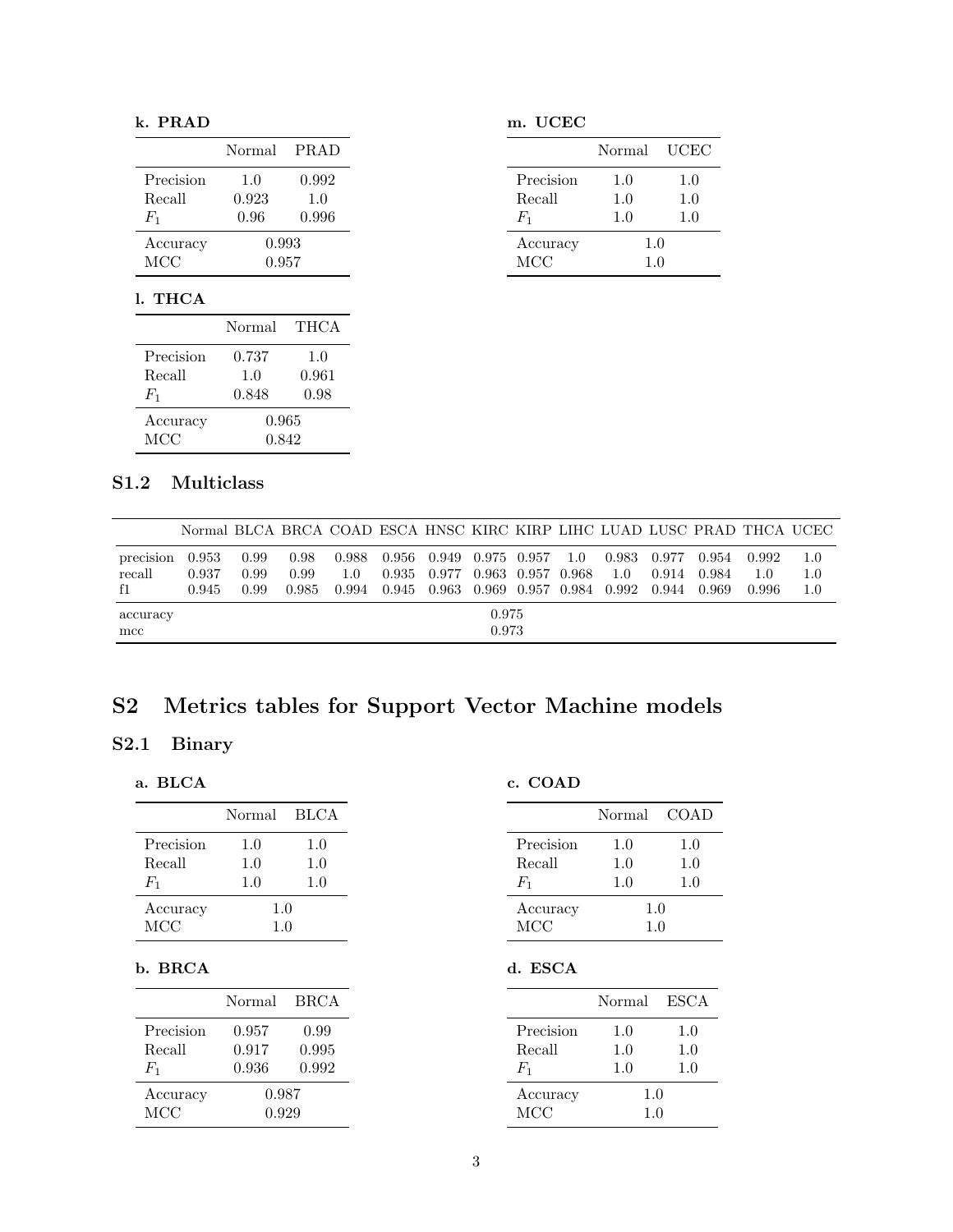#### e. HNSC

|            | Normal | <b>HNSC</b> |  |  |  |
|------------|--------|-------------|--|--|--|
| Precision  | 1.0    | 0.992       |  |  |  |
| Recall     | 0.923  | 1.0         |  |  |  |
| $F_1$      | 0.96   | 0.996       |  |  |  |
| Accuracy   | 0.993  |             |  |  |  |
| <b>MCC</b> | 0.957  |             |  |  |  |

#### f. KIRC

|            | Normal KIRC |     |
|------------|-------------|-----|
| Precision  | 1.0         | 1.0 |
| Recall     | 1.0         | 1.0 |
| $F_1$      | 1.0         | 1.0 |
| Accuracy   | 1.0         |     |
| <b>MCC</b> | 1.0         |     |

#### g. KIRP

|            | Normal | – KIRP |
|------------|--------|--------|
| Precision  | 1.0    | 1.0    |
| Recall     | 1.0    | 1.0    |
| $F_1$      | 1.0    | 1.0    |
| Accuracy   | 1.0    |        |
| <b>MCC</b> | 1.0    |        |

#### h. LIHC

|            | Normal | LIHC  |  |
|------------|--------|-------|--|
| Precision  | 0.929  | 1.0   |  |
| Recall     | 1.0    | 0.989 |  |
| $F_{1}$    | 0.963  | 0.995 |  |
| Accuracy   | 0.991  |       |  |
| <b>MCC</b> | 0.959  |       |  |

#### i. LUAD

|                                 | Normal                  | - LUAD       |
|---------------------------------|-------------------------|--------------|
| Precision<br>Recall             | 0.889<br>1.0            | 1.0<br>0.992 |
| $F_1$<br>Accuracy<br><b>MCC</b> | 0.941<br>0.992<br>0.939 | 0.996        |

### j. LUSC

|                              | Normal                | - LUSC                |
|------------------------------|-----------------------|-----------------------|
| Precision<br>Recall<br>$F_1$ | 0.917<br>1.0<br>0.957 | 1.0<br>0.989<br>0.995 |
| Accuracy<br><b>MCC</b>       | 0.99<br>0.952         |                       |

#### k. PRAD

|            | Normal | PRAD  |
|------------|--------|-------|
| Precision  | 1.0    | 0.992 |
| Recall     | 0.923  | 1.0   |
| $F_1$      | 0.96   | 0.996 |
| Accuracy   | 0.993  |       |
| <b>MCC</b> | 0.957  |       |

#### l. THCA

|                              | Normal                | THCA                  |
|------------------------------|-----------------------|-----------------------|
| Precision<br>Recall<br>$F_1$ | 0.778<br>1.0<br>0.875 | 1.0<br>0.969<br>0.984 |
| Accuracy<br><b>MCC</b>       | 0.972<br>0.868        |                       |

#### m. UCEC

|           | Normal  | UCEC |
|-----------|---------|------|
| Precision | $1.0\,$ | 1.0  |
| Recall    | 1.0     | 1.0  |
| $F_1$     | 1.0     | 1.0  |
| Accuracy  | 1.0     |      |
| MCC       | 1.0     |      |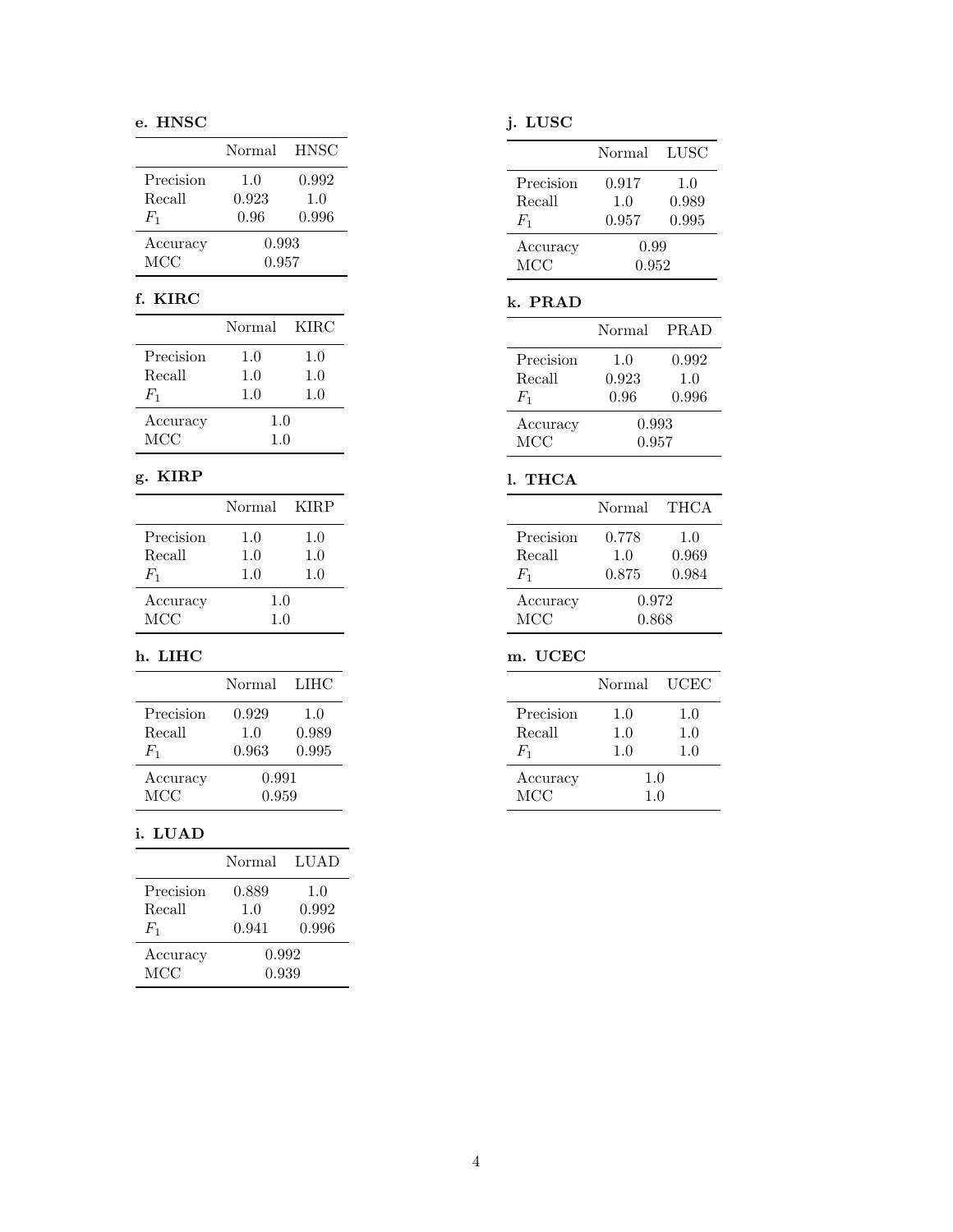#### <span id="page-4-0"></span>S2.2 Multiclass

|           | Normal BLCA BRCA COAD ESCA HNSC KIRC KIRP LIHC LUAD LUSC PRAD THCA UCEC |       |       |      |       |                                       |                   |  |             |       |       |       |       |
|-----------|-------------------------------------------------------------------------|-------|-------|------|-------|---------------------------------------|-------------------|--|-------------|-------|-------|-------|-------|
| Precision | 0.915                                                                   | 0.953 | 0.975 | -1.0 |       | $0.941$ $0.899$ $0.975$ $0.971$ $1.0$ |                   |  | 1.0         | 0.925 | 0.946 | 0.977 | 0.991 |
| Recall    | 0.926                                                                   | 0.981 | 0.99  | 1.0  | 0.696 | 0.947                                 | 0.963 0.957 0.937 |  | 0.992 0.925 |       | 0.968 | 0.992 | 1.0   |
| $F_1$     | 0.92                                                                    | 0.967 | 0.982 | 1.0  | 0.8   | 0.923                                 | 0.969 0.964 0.967 |  | 0.996 0.925 |       | 0.957 | 0.985 | 0.995 |
| Accuracy  |                                                                         |       |       |      |       |                                       | 0.96              |  |             |       |       |       |       |
| MCC       |                                                                         |       |       |      |       |                                       | 0.956             |  |             |       |       |       |       |

## <span id="page-4-1"></span>S3 Metric tables for XGBoost binary models

#### a. BLCA

#### e. HNSC

|            | Normal | <b>BLCA</b> |
|------------|--------|-------------|
| Precision  | 1.0    | 0.981       |
| Recall     | 0.6    | 1.0         |
| $F_1$      | 0.75   | 0.99        |
| Accuracy   | 0.982  |             |
| <b>MCC</b> | 0.767  |             |

#### b. BRCA

|            | Normal | BRCA  |  |  |
|------------|--------|-------|--|--|
| Precision  | 1.0    | 0.99  |  |  |
| Recall     | 0.917  | 1.0   |  |  |
| $F_1$      | 0.957  | 0.995 |  |  |
| Accuracy   | 0.991  |       |  |  |
| <b>MCC</b> | 0.953  |       |  |  |

#### c. COAD

|            | Normal | <b>COAD</b> |
|------------|--------|-------------|
| Precision  | 1.0    | 1.0         |
| Recall     | 1.0    | 1.0         |
| $F_1$      | 1.0    | 1.0         |
| Accuracy   | 1.0    |             |
| <b>MCC</b> | 1.0    |             |

#### d. ESCA

|            | Normal | ESCA  |  |
|------------|--------|-------|--|
| Precision  | 1.0    | 0.959 |  |
| Recall     | 0.5    | 1.0   |  |
| $F_{1}$    | 0.667  | 0.979 |  |
| Accuracy   | 0.961  |       |  |
| <b>MCC</b> | 0.693  |       |  |

|           | Normal | <b>HNSC</b> |  |
|-----------|--------|-------------|--|
| Precision | 0.923  | 1.0         |  |
| Recall    | 1.0    | 0.992       |  |
| $F_1$     | 0.96   | 0.996       |  |
| Accuracy  | 0.993  |             |  |
| MCC       | 0.957  |             |  |

#### f. KIRC

|           | Normal | – KIRC |
|-----------|--------|--------|
| Precision | 1.0    | 1.0    |
| Recall    | 1.0    | 1.0    |
| $F_{1}$   | 1.0    | 1.0    |
| Accuracy  | 1.0    |        |
| MCC       | 1.0    |        |

#### g. KIRP

|                              | Normal                 | <b>KIRP</b>             |
|------------------------------|------------------------|-------------------------|
| Precision<br>Recall<br>$F_1$ | 0.833<br>0.909<br>0.87 | 0.986<br>0.971<br>0.978 |
| Accuracy<br><b>MCC</b>       | 0.963<br>0.849         |                         |

#### h. LIHC

|                                | Normal               | LIHC                 |
|--------------------------------|----------------------|----------------------|
| Precision<br>Recall<br>$F_{1}$ | 1.0<br>0.923<br>0.96 | 0.99<br>1.0<br>0.995 |
| Accuracy<br>MCC                | 0.991<br>0.956       |                      |